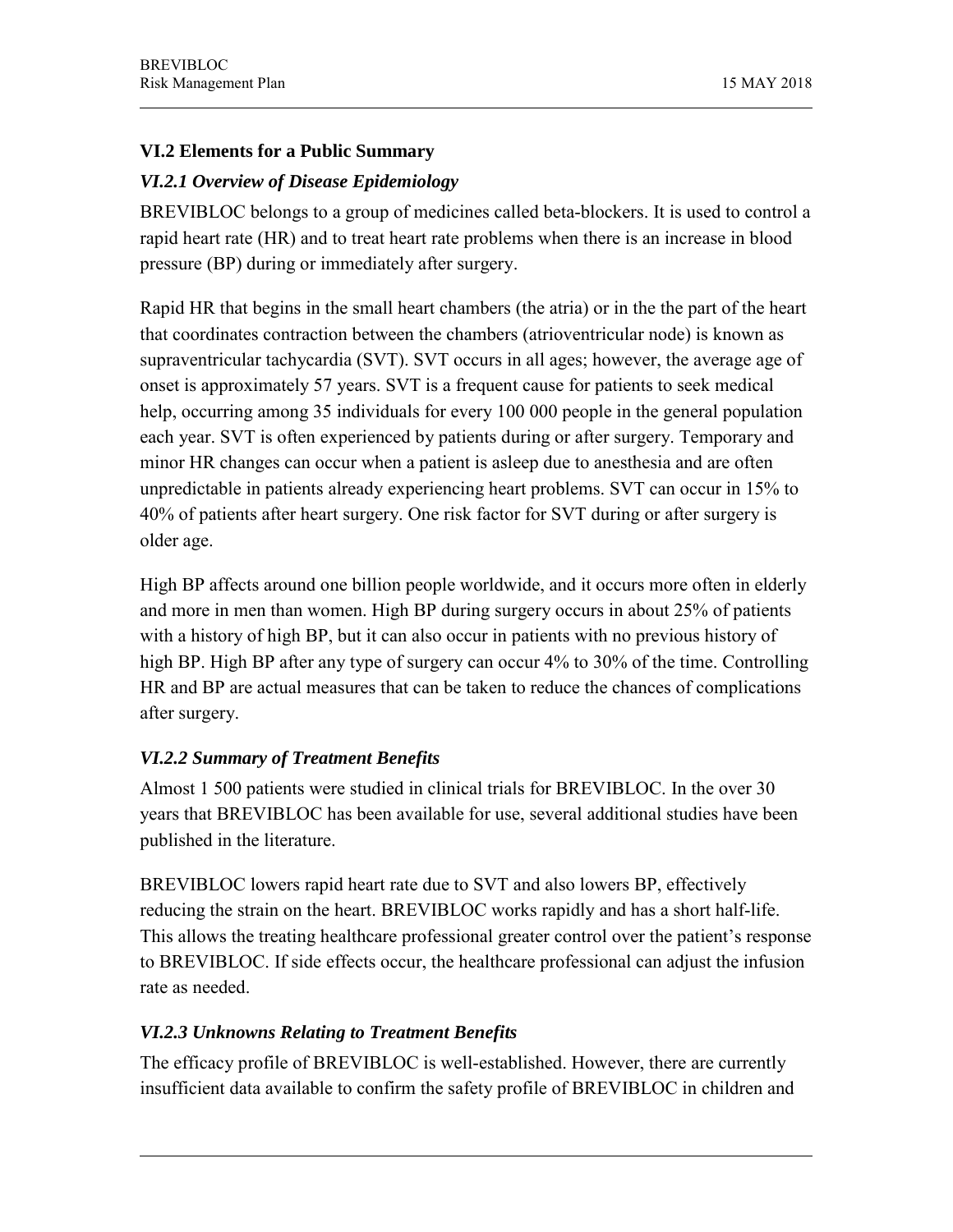in pregnant women. Therefore, BREVIBLOC is not recommended for use in children or during pregnancy.

# *VI.2.4 Summary of Safety Concerns*

| <b>Risk</b>                                                                                                                                                                                                                                                                     | <b>What is Known</b>                                                                                                                                                                                                                                                                                                   | Preventability                                                                                                                                                                                                                                                                                                                   |
|---------------------------------------------------------------------------------------------------------------------------------------------------------------------------------------------------------------------------------------------------------------------------------|------------------------------------------------------------------------------------------------------------------------------------------------------------------------------------------------------------------------------------------------------------------------------------------------------------------------|----------------------------------------------------------------------------------------------------------------------------------------------------------------------------------------------------------------------------------------------------------------------------------------------------------------------------------|
| Side effects affecting the heart<br>such as abnormal heart rhythms,<br>heart failure, or cardiac arrest<br>(Cardiovascular adverse<br>reactions)                                                                                                                                | BREVIBLOC may reduce the<br>heart rate and/or blood pressure<br>too much. BREVIBLOC can also<br>cause other serious effects on the<br>heart, including abnormal heart<br>rhythms or heart failure.                                                                                                                     | The BREVIBLOC summary of<br>product characteristics (SmPC)<br>and package leaflet -include<br>information regarding the risk of<br>cardiovascular adverse reactions.<br>Patients with certain conditions<br>should not receive BREVIBLOC.<br>Patients should be carefully<br>monitored while receiving<br><b>BREVIBLOC.</b>      |
| Local reactions where<br>BREVIBLOC is administered<br>(Infusion site reactions (including)<br>extravasation and skin necrosis))                                                                                                                                                 | BREVIBLOC is given<br>intravenously (in a vein).<br>Other ingredients in<br>BREVIBLOC were known to<br>cause infusion site reactions.<br>These other ingredients are no<br>longer used in BREVIBLOC<br>products. However,<br>BREVIBLOC may still cause<br>reactions in the area where the<br>medicine enters the vein. | The BREVIBLOC SmPC and<br>package leaflet include<br>information regarding the risks of<br>infusion site reactions,<br>extravasation, and skin necrosis.<br>Healthcare professionals should<br>administer BREVIBLOC into a<br>large, intact vein with good blood<br>flow to help prevent infusion site<br>reactions.             |
| Spasm or constriction of the<br>muscles around the bronchial<br>tubes in the lungs<br>(Reactive airway disease)                                                                                                                                                                 | BREVIBLOC is a type of beta-<br>blocker. Beta-blockers are known<br>to have the potential to worsen<br>reactive airway diseases in<br>patients with reactive airway<br>disease.                                                                                                                                        | The BREVIBLOC SmPC and<br>package leaflet include<br>information regarding the risk of<br>reactive airway disease.<br>Patients with reactive airway<br>disease should, in general, not<br>receive beta-blockers. If<br>BREVIBLOC must be used in<br>patients with reactive airway<br>disease, it should be used with<br>caution. |
| Decreased contractility of the<br>heart due to administration of<br>BREVIBLOC and a calcium<br>channel antagonist at the same<br>time<br>(Cardiovascular effects including<br>atrioventricular (AV) conduction<br>abnormalities and myocardial<br>contractility depression with | Beta-blockers (such as<br>BREVIBLOC) and calcium<br>channel blockers (another type of<br>medication for heart problems)<br>both decrease the contractility of<br>the heart. When a beta-blocker is<br>administered at the same time as<br>a calcium channel blocker, fatal<br>outcomes can occur.                      | The BREVIBLOC SmPC and<br>package leaflet include<br>information regarding the risk of<br>these additive effects.<br>Healthcare professionals should<br>carefully review the patient's<br>medications prior to administering<br><b>BREVIBLOC. BREVIBLOC</b><br>must not be administered within                                   |

|  | <b>Table 35. Important Identified Risks</b> |  |  |
|--|---------------------------------------------|--|--|
|--|---------------------------------------------|--|--|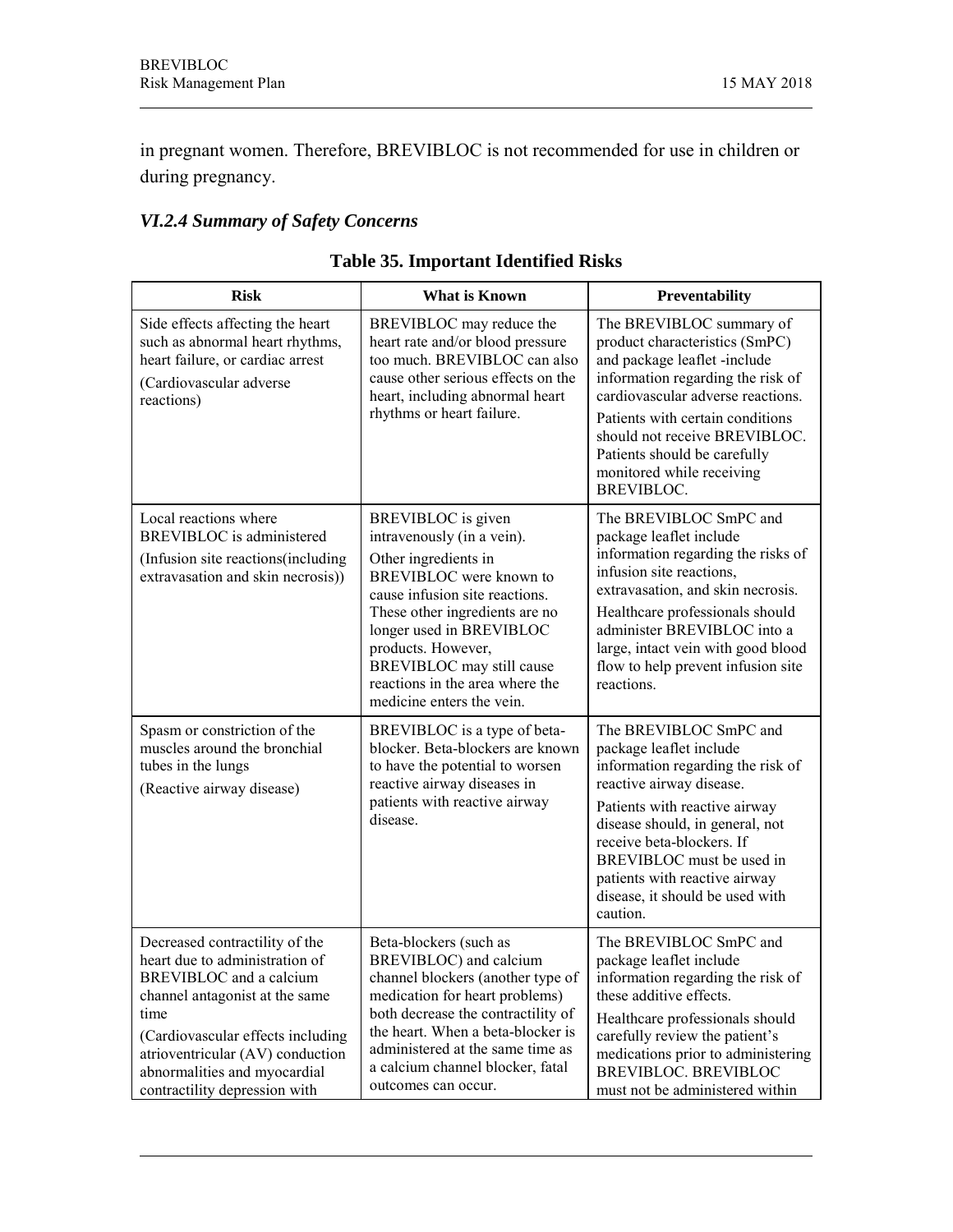| Risk                                                      | What is Known | <b>Preventability</b>                           |
|-----------------------------------------------------------|---------------|-------------------------------------------------|
| concurrent administration of<br>calcium channel blockers) |               | 48 hours of discontinuing<br>verapamil therapy. |

#### **Table 35. Important Identified Risks**

#### **Table 36. Important Potential Risks**

| <b>Risk</b>                                                                                                                                                                                                                                          | What is Known (Including Reason Why it is Considered a<br><b>Potential Risk)</b>                                                                                                                                                                           |
|------------------------------------------------------------------------------------------------------------------------------------------------------------------------------------------------------------------------------------------------------|------------------------------------------------------------------------------------------------------------------------------------------------------------------------------------------------------------------------------------------------------------|
| When BREVIBLOC is used in<br>patients with renal impairment,<br>components of BREVIBLOC<br>may accumulate in the body<br>and/or the blood may have too<br>much potassium in it.<br>(Hyperkalemia in patients with<br>underlying renal insufficiency) | When BREVIBLOC is used in patients with renal impairment,<br>components of BREVIBLOC may accumulate in the body and/or the<br>blood may have too much potassium in it. This has not yet been<br>associated with any significant adverse effects in humans. |

#### **Table 37. Missing Information**

| <b>Risk</b>                                                                                                                                                    | What is Known                                                                                                                                                                                          |
|----------------------------------------------------------------------------------------------------------------------------------------------------------------|--------------------------------------------------------------------------------------------------------------------------------------------------------------------------------------------------------|
| Pregnant and breastfeeding<br>females were not studied in<br>clinical trials                                                                                   | Pregnant and breastfeeding females were not studied in clinical trials<br>for BREVIBLOC. BREVIBLOC is not recommended for use during<br>pregnancy or breastfeeding.                                    |
| (Lack of data on use in pregnant)<br>or lactating females)                                                                                                     |                                                                                                                                                                                                        |
| Pediatric patients were not<br>studied in clinical trials<br>(Lack of data on safety and<br>efficacy on use in pediatric<br>patients $(\leq 18$ years of age)) | There are not enough data on use of BREVIBLOC in children to<br>confirm the safety and effectiveness on use in this population.<br>BREVIBLOC is not indicated for use in children aged up to 18 years. |

### *VI.2.5 Summary of Risk Minimization Measures by Safety Concern*

All medicines have a SmPC which provides physicians, pharmacists, and other healthcare professionals with details on how to use the medicine, the risks, and recommendations for minimizing them. An abbreviated version of this in lay language is provided in the form of the package leaflet. The measures in these documents are known as routine risk minimization measures.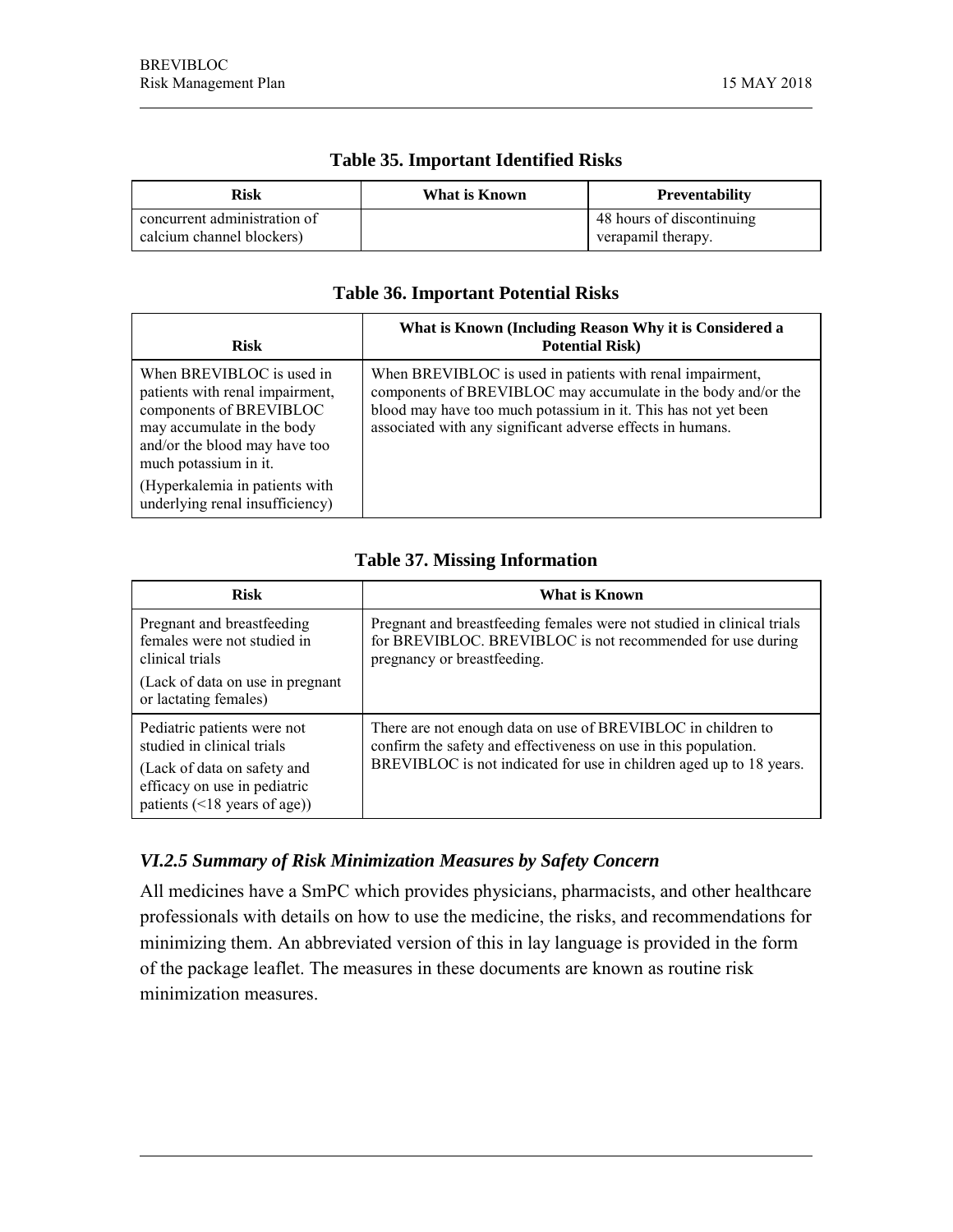## *VI.2.6 Planned Post-authorization Development Plan*

# *List of Studies in Post-authorization Development Plan*

There are currently no plans to initiate any Baxter-sponsored studies to further study the safety or efficacy of BREVIBLOC in the post-authorization setting.

#### *Studies which are a Condition of the Marketing Authorization*

There are no studies which are a condition of the marketing authorization.

|                | Table 38. Major Changes to the Risk Management Plan Over Time |                                                                                                                                                                                                  |                                      |  |
|----------------|---------------------------------------------------------------|--------------------------------------------------------------------------------------------------------------------------------------------------------------------------------------------------|--------------------------------------|--|
| <b>Version</b> | <b>Date</b>                                                   | <b>Safety Concerns</b>                                                                                                                                                                           | <b>Comment</b>                       |  |
| 1.0            | 08 JUN 2011                                                   | <b>Important Identified Risks:</b>                                                                                                                                                               | None                                 |  |
|                |                                                               | Development of cardiac adverse events:<br>hypotension, bradycardia, cardiac arrest,<br>cardiac failure or other arrhythmias                                                                      |                                      |  |
|                |                                                               | Infusion site reactions, extravasation and<br>skin necrosis                                                                                                                                      |                                      |  |
|                |                                                               | Hypersensitivity reactions                                                                                                                                                                       |                                      |  |
|                |                                                               | Bronchospasm in patients with pre-existing<br>bronchospastic disease                                                                                                                             |                                      |  |
|                |                                                               | Additive effects on cardiac contractility with<br>concurrent administration of BREVIBLOC<br>and calcium antagonists (i.e. verapamil and<br>to a lesser extent diltiazem and<br>dihydropyridines) |                                      |  |
|                |                                                               | <b>Important Potential Risks:</b>                                                                                                                                                                |                                      |  |
|                |                                                               | Use in patients with underlying renal<br>insufficiency (especially ESRD and chronic<br>renal insufficiency) as a result of decreased<br>excretion of acid metabolite                             |                                      |  |
|                |                                                               | Hypoglycaemia in diabetic patients                                                                                                                                                               |                                      |  |
|                |                                                               | Overdose                                                                                                                                                                                         |                                      |  |
|                |                                                               | Potentiating effect on atrial conduction time<br>and negative inotropic effect with concurrent<br>administration of BREVIBLOC with Class I<br>anti-arrhythmics or amiodarone                     |                                      |  |
|                |                                                               | Use of BREVIBLOC in pregnant and<br>lactating females                                                                                                                                            |                                      |  |
|                |                                                               | Missing Information:                                                                                                                                                                             |                                      |  |
|                |                                                               | Paediatric data                                                                                                                                                                                  |                                      |  |
| 2.0            | 20 DEC 2011                                                   | Medication errors- use of incorrect product<br>concentration                                                                                                                                     | Added as important<br>potential risk |  |

#### *VI.2.7 Summary of Changes to the Risk Management Plan Over Time*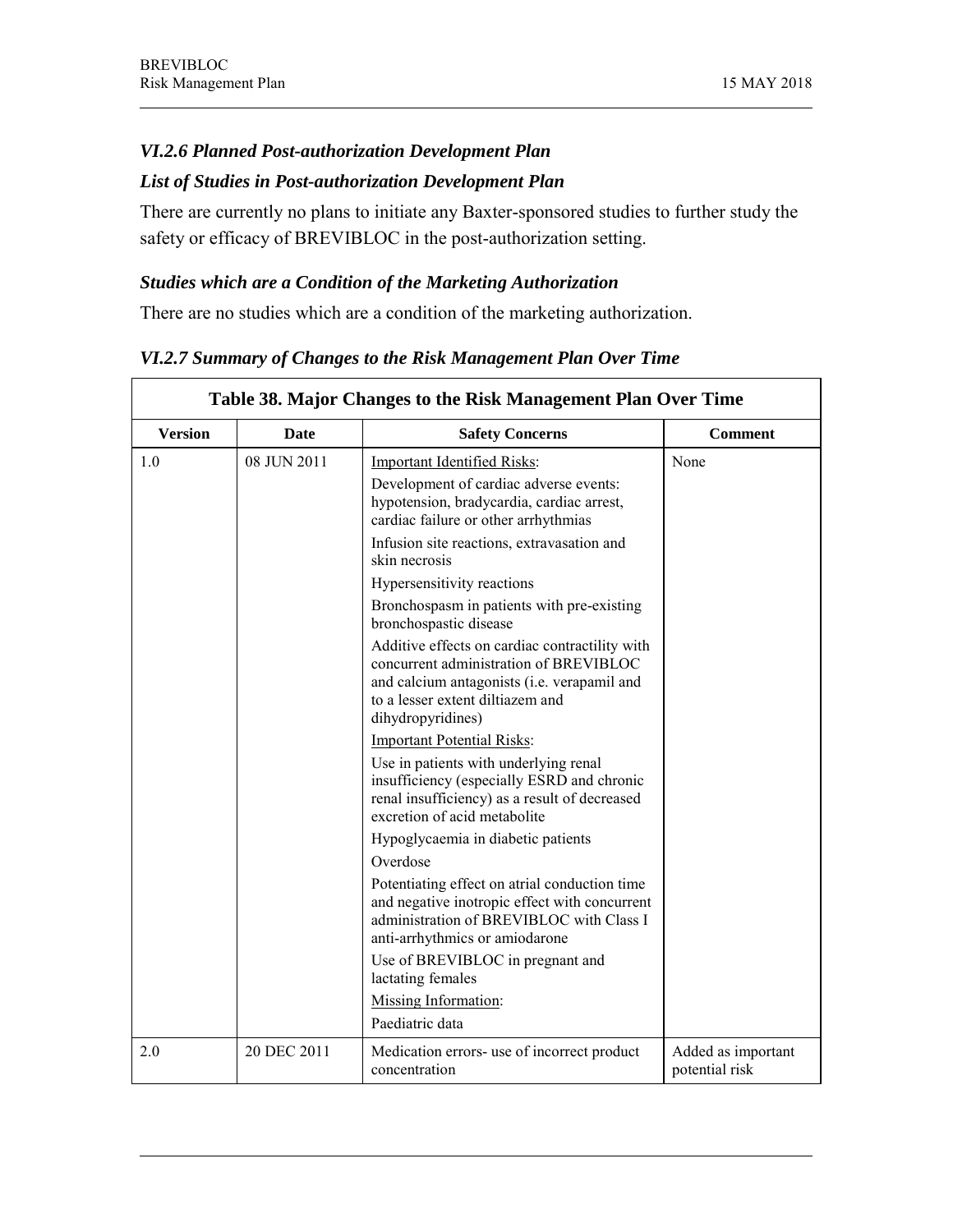r.

<u> 1989 - Johann Barn, mars ann an t-Amhain Aonaich an t-Aonaich an t-Aonaich ann an t-Aonaich ann an t-Aonaich</u>

 $\overline{\phantom{0}}$ 

٦

| Table 38. Major Changes to the Risk Management Plan Over Time |                                                                                                                                                                                                                                                       |                                                                                                                                                                                                                                                                                                                                      |                                                                              |  |
|---------------------------------------------------------------|-------------------------------------------------------------------------------------------------------------------------------------------------------------------------------------------------------------------------------------------------------|--------------------------------------------------------------------------------------------------------------------------------------------------------------------------------------------------------------------------------------------------------------------------------------------------------------------------------------|------------------------------------------------------------------------------|--|
| <b>Version</b>                                                | Date                                                                                                                                                                                                                                                  | <b>Safety Concerns</b>                                                                                                                                                                                                                                                                                                               | <b>Comment</b>                                                               |  |
|                                                               |                                                                                                                                                                                                                                                       | Off-label use of BREVIBLOC in paediatric<br>patients                                                                                                                                                                                                                                                                                 | Added as important<br>potential risk                                         |  |
|                                                               |                                                                                                                                                                                                                                                       | Use of BREVIBLOC in pregnant and<br>lactating females                                                                                                                                                                                                                                                                                | Re-categorized from<br>important potential<br>risk to missing<br>information |  |
| 3.0                                                           | 27 FEB 2012                                                                                                                                                                                                                                           | "Hypoglycaemia in diabetic patients" was<br>revised to "Use of BREVIBLOC in diabetic<br>patients or in the case of suspected or actual<br>hypoglycaemia:                                                                                                                                                                             | None                                                                         |  |
|                                                               |                                                                                                                                                                                                                                                       | -Increased blood glucose-lowering effect of<br>antidiabetic agents when used concomitantly<br>with BREVIBLOC                                                                                                                                                                                                                         |                                                                              |  |
|                                                               |                                                                                                                                                                                                                                                       | -Brevibloc may mask tachycardia occurring<br>with hypoglycaemia"                                                                                                                                                                                                                                                                     |                                                                              |  |
| 4.0                                                           | 01 JUN 2012                                                                                                                                                                                                                                           | No changes to the safety concerns                                                                                                                                                                                                                                                                                                    | None                                                                         |  |
| 5.0                                                           | 05 JUL 2012                                                                                                                                                                                                                                           | No changes to the safety concerns                                                                                                                                                                                                                                                                                                    | None                                                                         |  |
| 6.0<br>25 JUL 2014                                            | "Development of cardiac adverse events:<br>hypotension, bradycardia, cardiac arrest,<br>cardiac failure or other arrhythmias" was<br>revised to "Cardiovascular adverse reactions,<br>including dysrhythmias, cardiac failure, and<br>cardiac arrest" | None                                                                                                                                                                                                                                                                                                                                 |                                                                              |  |
|                                                               |                                                                                                                                                                                                                                                       | "Bronchospasm in patients with pre-existing<br>bronchospastic disease" was revised to<br>"Reactive airway disease"                                                                                                                                                                                                                   | None                                                                         |  |
|                                                               |                                                                                                                                                                                                                                                       | "Additive effects on cardiac contractility<br>with concurrent administration of<br>BREVIBLOC and calcium antagonists (i.e.<br>verapamil and to a lesser extent diltiazem<br>and dihydropyridines)" was revised to<br>"Additive effects on cardiac contractility<br>with concurrent administration of calcium<br>channel antagonists" | None                                                                         |  |
|                                                               |                                                                                                                                                                                                                                                       | "Use in patients with underlying renal<br>insufficiency (especially ESRD and chronic<br>renal insufficiency) as a result of decreased<br>excretion of acid metabolite" was revised to<br>"Decreased acid metabolite excretion and<br>hyperkalemia in patients with underlying<br>renal insufficiency"                                | None                                                                         |  |
|                                                               |                                                                                                                                                                                                                                                       | "Use of BREVIBLOC in diabetic patients or<br>in the case of suspected or actual<br>hypoglycaemia:                                                                                                                                                                                                                                    | None                                                                         |  |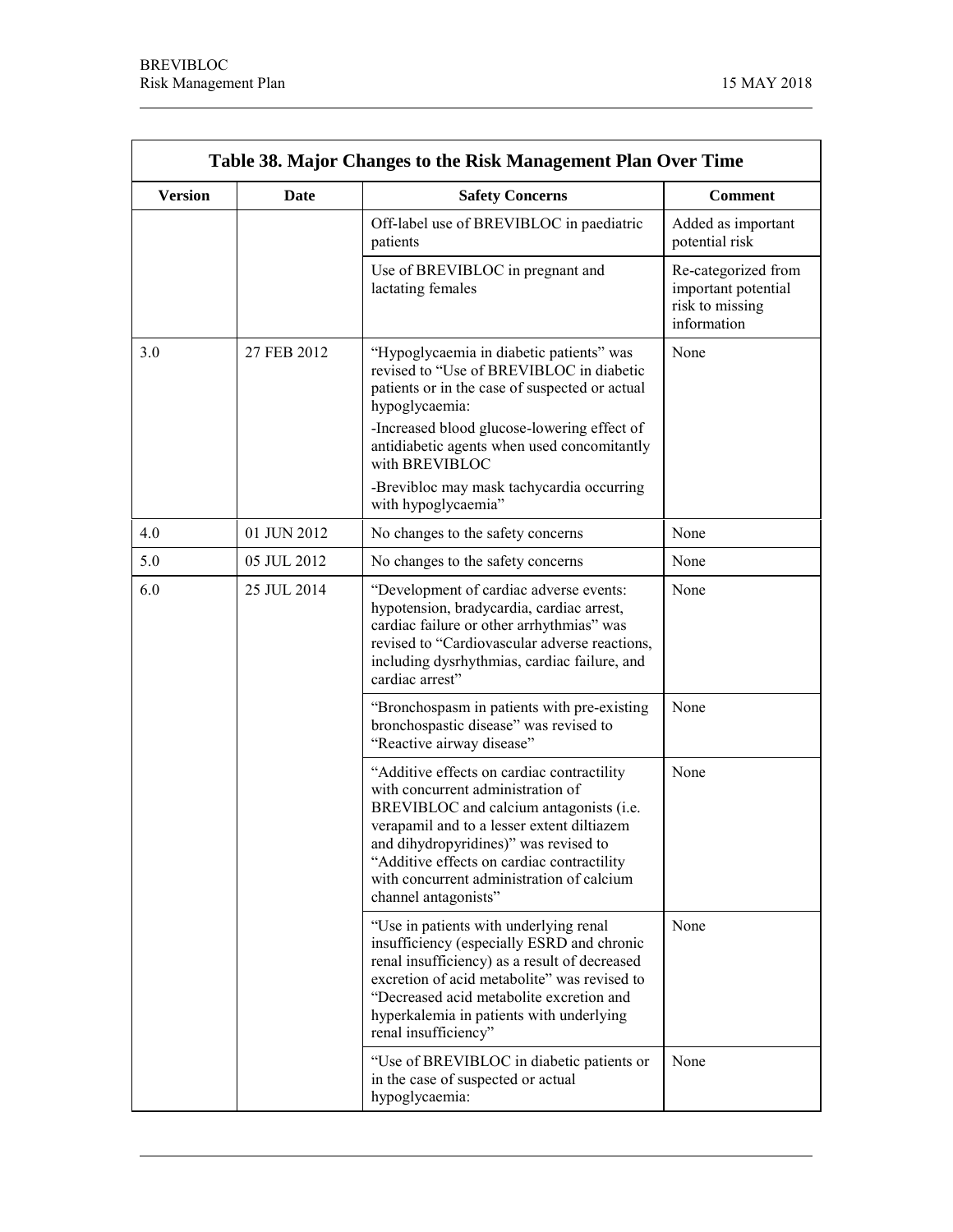j.

| Table 38. Major Changes to the Risk Management Plan Over Time |             |                                                                                                                                                                                                                                                                       |                                                                                                                               |
|---------------------------------------------------------------|-------------|-----------------------------------------------------------------------------------------------------------------------------------------------------------------------------------------------------------------------------------------------------------------------|-------------------------------------------------------------------------------------------------------------------------------|
| <b>Version</b>                                                | Date        | <b>Safety Concerns</b>                                                                                                                                                                                                                                                | <b>Comment</b>                                                                                                                |
|                                                               |             | -Increased blood glucose-lowering effect of<br>antidiabetic agents when used concomitantly<br>with BREVIBLOC                                                                                                                                                          |                                                                                                                               |
|                                                               |             | -Brevibloc may mask tachycardia occurring<br>with hypoglycaemia" was revised to<br>"Masking of tachycardia occurring with<br>hypoglycemia and increased glucose-<br>lowering effect of concomitantly used<br>antidiabetic agents in diabetic patients"                |                                                                                                                               |
|                                                               |             | The important potential risk of "Overdose"<br>was removed as a safety concern.                                                                                                                                                                                        | The formulation of<br><b>BREVIBLOC</b> to<br>which this safety<br>concern applied is no<br>longer available on<br>the market. |
|                                                               |             | "Medication errors- use of incorrect product<br>concentration" was revised to "Medication<br>errors"                                                                                                                                                                  | None                                                                                                                          |
|                                                               |             | "Off-label use of BREVIBLOC in paediatric<br>patients" was revised to "Lack of data on<br>safety and efficacy in pediatric patients $($ 18)<br>years of age) and re-categorized as missing<br>information                                                             | Per Good<br>Pharmacovigilance<br>Practice definitions                                                                         |
|                                                               |             | "Use of BREVIBLOC in pregnant and<br>lactating females" was revised to "Lack of<br>data in pregnant or lactating females"                                                                                                                                             | None                                                                                                                          |
| Version 7.0                                                   | 22 NOV 2017 | The important identified risk<br>"Cardiovascular adverse reactions, including<br>dysrhythmias, cardiac failure, and cardiac<br>arrest" was revised to "Cardiovascular<br>adverse reactions"                                                                           | The safety concern<br>was broadened to be<br>inclusive of all<br>cardiovascular<br>adverse reactions.                         |
|                                                               |             | The important identified risk "Infusion site<br>reactions, extravasation, and skin necrosis"<br>was revised to "Infusion site reactions"<br>(including extravasation and skin necrosis)"                                                                              | None                                                                                                                          |
|                                                               |             | The important identified risk<br>"Hypersensitivity reactions" was revised to<br>"Hypersensitivity"                                                                                                                                                                    | None                                                                                                                          |
|                                                               |             | The important identified risk "Additive<br>effects on cardiac contractility with<br>concurrent administration of calcium channel<br>antagonists" was revised to "Cardiovascular<br>effects including atrioventricular (AV)<br>conduction abnormalities and myocardial | None                                                                                                                          |